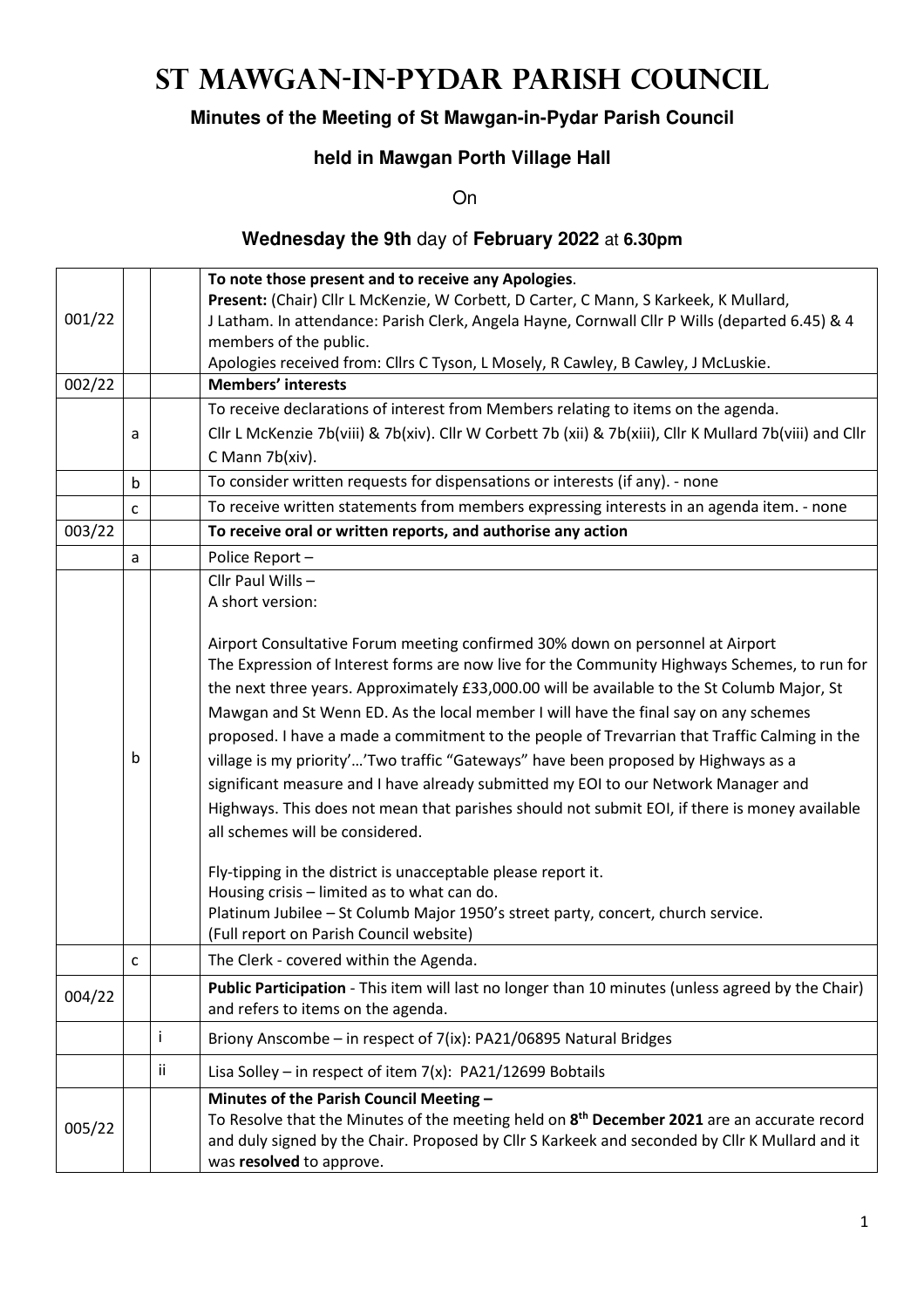|        |             |      | Scheme of Delegation - January delegated decisions to be ratified. Proposed by Cllr W                                 |
|--------|-------------|------|-----------------------------------------------------------------------------------------------------------------------|
| 006/22 |             |      | Corbett and seconded by Cllr S Karkeek and it was resolved to ratify (published under separate                        |
|        |             |      | cover)                                                                                                                |
| 007/22 |             |      | <b>PLANNING</b>                                                                                                       |
|        |             |      | Pre-App Consultation in accordance with Local Council protocol - Members were advised that                            |
|        |             |      | Nathan Davis, Arco2 would like to engage with the Parish Council in relation to ideas of design                       |
|        | a           |      | for The Coastguards, Mawgan Porth. Action: Clerk to invite Mr Nathan Davis to make a                                  |
|        |             |      | presentation at the March meeting.                                                                                    |
|        | $\mathsf b$ |      | Planning - new applications - to discuss and decide on response to Cornwall Council                                   |
|        |             |      |                                                                                                                       |
|        |             |      | PA21/10160. Applicant: Mr Nick Penter ESO Capital Partners UK LLP. Proposal: Use of land for                          |
|        |             | j    | the siting of nine caravans. Location: The Park Mawgan Porth. Proposed by Cllr S Karkeek and                          |
|        |             |      | seconded by Cllr C Mann and it was resolved to object on similar grounds to those previously                          |
|        |             |      | put forward.                                                                                                          |
|        |             |      | PA21/12775. Applicant: Mr J Blake. Proposal: Outline application for construction of up to two                        |
|        |             |      | dwellings with all matters reserved. Location: Land at Trevenna Cross St Mawgan. Proposed by                          |
|        |             |      | Cllr C Mann and seconded by Cllr D Carter and it was resolved to object Notwithstanding the                           |
|        |             | ii.  | permission granted for two dwellings on the opposite side of the lane the PC felt that this site                      |
|        |             |      | was different being part of an agricultural field rather than domestic curtilage, and that it did                     |
|        |             |      | not altogether accord with the definition of infill development in the Cornwall Local Plan                            |
|        |             |      | consolidating sporadic ribbon-development rather than being a small gap in an otherwise<br>continuous built frontage. |
|        |             |      | PA21/11615. Applicant Mr and Mrs Cooper. Proposal: Erection of dwelling (utilising stilt                              |
|        |             | iii  | construction). Location: Land Adjacent to Hylton Lanvean St Mawgan.                                                   |
|        |             |      | This proposal was WITHDRAWN prior to the meeting.                                                                     |
|        |             |      | PA22/00286. Applicant: Mr & Mrs J Brown. Proposed: replacement of a section of the existing                           |
|        |             |      | Cornish hedge boundary with a higher Cornish hedge boundary along the northern and                                    |
|        |             | iv   | western boundaries. Location: Pudding Rock Access to Trenance Estate Trenance Mawgan                                  |
|        |             |      | Porth TR8 4BZ. Proposed by Cllr W Corbett and seconded by Cllr S Karkeek and it was resolved                          |
|        |             |      | no objection.                                                                                                         |
|        |             |      | PA21/12041. Applicant: Mr Will Howard. Proposal: Two storey extension and renovation of                               |
|        |             |      | cottage. Location: Lanvean Cottage Lanvean St Mawgan TR8 4EY. Proposed by Cllr D Carter and                           |
|        |             | v    | seconded by Cllr C Mann and it was resolved to object in view of the adverse comments by the                          |
|        |             |      | Conservation Officer and lack of any arboriculture survey as requested by the tree officer. Cllrs                     |
|        |             |      | S Karkeek and J Latham voted against the resolution.                                                                  |
|        |             |      | PA22/00361. Applicant: Miss Amber Trenberth. Proposal: Retrospective planning for change of                           |
|        |             |      | use of land to domestic curtilage by extending the red line boundary of the existing 'Ranch'                          |
|        |             | vi   | dwelling and permit the construction of a garage/office (the "garage") space, and a below                             |
|        |             |      | ground level outdoor pool (re-submission of Application PA20/08097). Location: The Ranch                              |
|        |             |      | Trevarrian Mawgan Porth Hill Mawgan Porth. Proposed by Cllr W Corbett and seconded by Cllr                            |
|        |             |      | S Karkeek and it was resolved to object on similar grounds to those previously put forward.                           |
|        |             |      | PA22/00362. Applicant: Mr Dean Robson. Proposal: A 10kW solar installation and revision of                            |
|        |             | vii  | the original access track that serves the approved dwelling 'The Ranch'. Location: The Ranch                          |
|        |             |      | Trevarrian Mawgan Porth Hill Mawgan Porth. Proposed by Cllr W Corbett and seconded by Cllr                            |
|        |             |      | C Mann and it was resolved to object on similar grounds to those previously put forward.                              |
|        |             |      | Cllrs L McKenzie & K Mullard left the meeting at this juncture                                                        |
|        |             |      | Cllr C Mann took over the role Chair for the next item                                                                |
|        |             |      | PA21/10980. Applicant: Mr Old. Proposal: Proposed Agricultural Building. Location: Land North                         |
|        |             |      | East Of Higher Barn Farm Trevarrian Newquay Cornwall TR8. Proposed by Cllr W Corbett and                              |
|        |             | viii | seconded by Cllr D Carter and it was resolved to object as the PC questions whether there is a                        |
|        |             |      | proper agricultural need for a building on this very small area of land and given the design of                       |
|        |             |      | the building which appears more residential than functional.                                                          |
|        |             |      | Cllrs L McKenzie K Mullard returned to the meeting and Cllr L McKenzie resumed role of                                |
|        |             |      | Chair                                                                                                                 |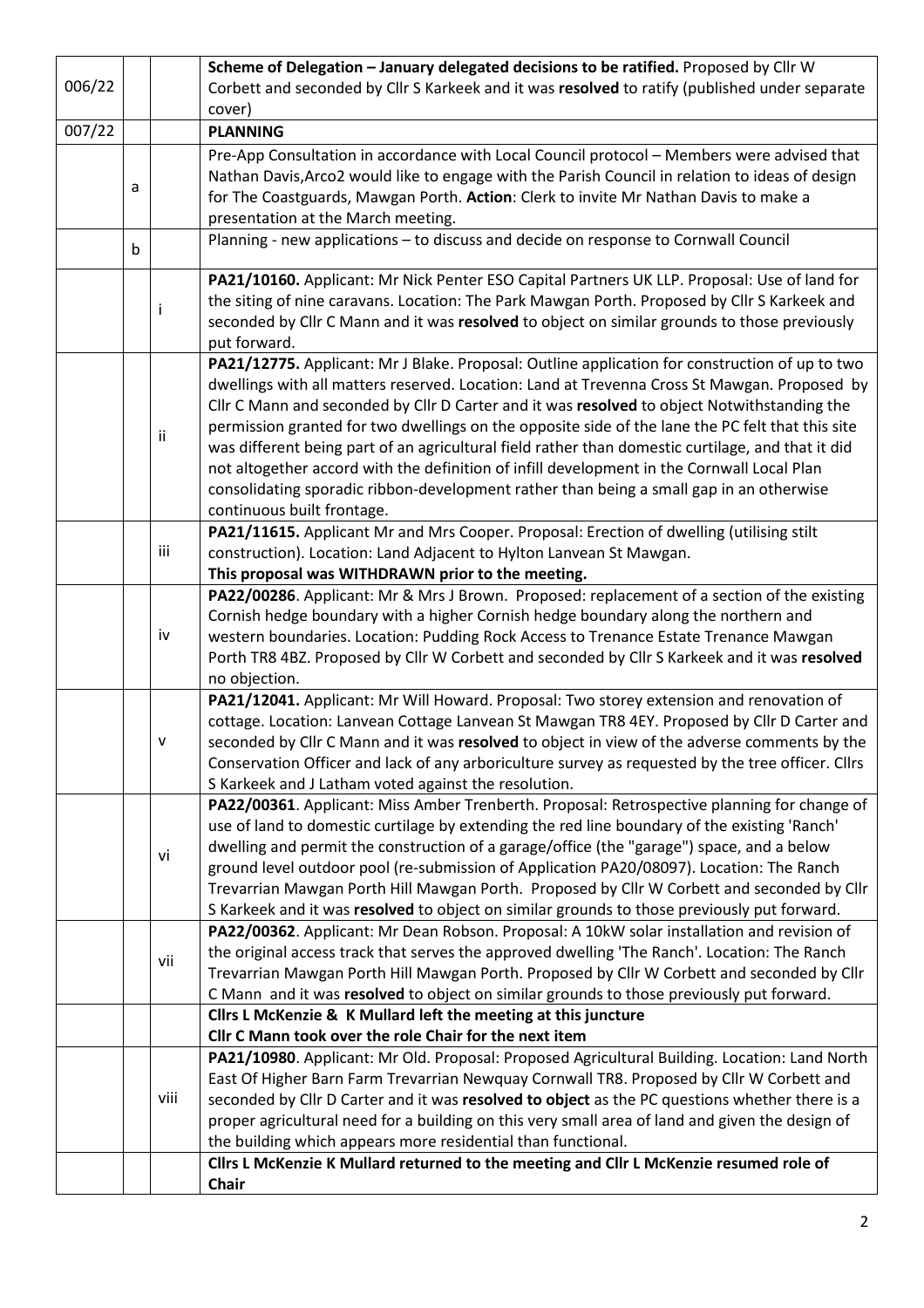|   |                           | PA21/06895. Applicant: Mr Harry Anscombe. Proposal: Demolition and replacement of                  |
|---|---------------------------|----------------------------------------------------------------------------------------------------|
|   |                           | existing dwelling and demolition of two domestic outbuildings with related landscaping.            |
|   |                           | Location: The Barn Natural Bridges St Mawgan. Proposed by Cllr W Corbett and seconded by           |
|   |                           | Cllr L McKenzie and it was resolved to object because despite the very marginal reduction in       |
|   | ix                        | size now proposed the PC still considers that the increase in size of the new house takes the      |
|   |                           | application outside the scope of Policy 7 of the CLP. The footprint of the new building would be   |
|   |                           | over 80 per cent larger and the PC does not accept that there will be a net reduction in built     |
|   |                           | mass and volume through the removal of a totally separate non-residential building. Cllr S         |
|   |                           |                                                                                                    |
|   |                           | Karkeek voted against the resolution.                                                              |
|   |                           | PA21/12699. Applicant Mr and Mrs Upton. Proposal: Proposed replacement dwelling.                   |
|   |                           | Location: Bob Tails Trenance Mawgan Porth. Proposed by Cllr W Corbett and seconded by Cllr         |
|   |                           | C Mann and it was resolved to make a holding objection to this application. The 'Red Line          |
|   |                           | Area' of the application site now includes the whole of the undeveloped plot above, known as       |
|   | $\boldsymbol{\mathsf{x}}$ | 'Land west of Three Corners', where three recent pre-application inquiries for residential         |
|   |                           | development have all received a negative response from the LPA. This land has never formed         |
|   |                           | part of Bobtails and therefore the application appears procedurally incompetent. Either the        |
|   |                           | Land west of Three Corners is 'blue line area' (other land owned by the applicants) or the         |
|   |                           | application should include the change of use of this land to residential curtilage of Bobtails.    |
|   |                           | PA21/11225. Applicant: Sun Haven Holiday Park. Proposal: Certificate of Lawful Development         |
|   |                           | for an Existing Use of land as a caravan site all year round in breach of Condition 1 of Decision  |
|   | xi                        | Notice No. 75/1359. Location: Sun Haven Holiday Park Mawgan Porth TR8 4BQ. Cllr Corbett            |
|   |                           | updated members to a further submission by the agents which will need to be addressed.             |
|   |                           | Cllr W Corbett left the meeting at this juncture                                                   |
|   |                           | PA21/11449. Applicant: Mr Luke Hopper. Proposal: Non-material amendment (1) to                     |
|   |                           | Application No. PA19/06928 dated 26th February 2020 for Demolition of farm buildings &             |
|   |                           | construction of two dwellings (Prior Approval previously granted for conversion of two             |
|   |                           | dwellings under PA19/04115), namely, rotation of proposals of approx. 45 degrees; improve          |
|   | xii                       | Compliance Part M; reduce visual impact; improve sensitive design form; reduce overheating         |
|   |                           | issue with current approval and provide design proposal with planet in mind. Location: Barn        |
|   |                           | North East Of High Cove Farm Trenance Mawgan Porth TR8 4BY. Proposed by Cllr C Mann and            |
|   |                           | seconded by Cllr S Karkeek and it was resolved to maintain the PC original objection.              |
|   |                           |                                                                                                    |
|   |                           |                                                                                                    |
|   |                           | PA21/11450. Applicant Mr Luke Hopper. Proposal: Demolition of farm buildings and                   |
|   |                           | construction of two dwellings (Prior Approval previously granted for conversion of two             |
|   | xiii                      | dwellings under PA19/04115) with variation of condition 1 (approved plans) and 4                   |
|   |                           | (landscaping) in respect of decision PA19/06928 dated 26.02.20. Location: Barn Northeast of        |
|   |                           | High Cove Farm Trenance Mawgan Porth. Proposed by Cllr C Mann and seconded by Cllr S               |
|   |                           | Karkeek and it was resolved to maintain the PC original objection.                                 |
|   |                           | Cllr W Corbett returned to the meeting                                                             |
|   |                           | Cllrs L McKenzie & C Mann left the meeting at this juncture                                        |
|   |                           | Cllr D Carter took over the role Chair for the next item                                           |
|   |                           | PA22/00645. Applicant: Mr Jim Barlow Merlin Golf & Country Club. Proposal: Proposed                |
|   |                           | construction of building to house golf carts and installation of electric vehicle charging points. |
|   | xiv                       | Location Merlin Golf Club Mawgan Porth TR8 4DN. Proposed by Cllr W Corbett and seconded            |
|   |                           | by Cllr S Karkeek and it was resolved no objection.                                                |
|   |                           | Cllrs L McKenzie & C Mann returned to the meeting and Cllr L McKenzie resumed role of              |
|   |                           | <b>Chair</b>                                                                                       |
| c |                           | To consider planning applications received before meeting - none.                                  |
| d |                           | To note Advice and Decisions by Cornwall Council:                                                  |
|   |                           | PA21/06684 APPROVED Applicant: Mr Edward Stein. Proposal: Demolition of outside toilet,            |
|   |                           | shed and toilet extension. Installation of sash windows in existing stair well opening.            |
|   | $\mathbf{I}$              | Landscape alterations. Formulate new parking area beside Annex. Excavate and form level one        |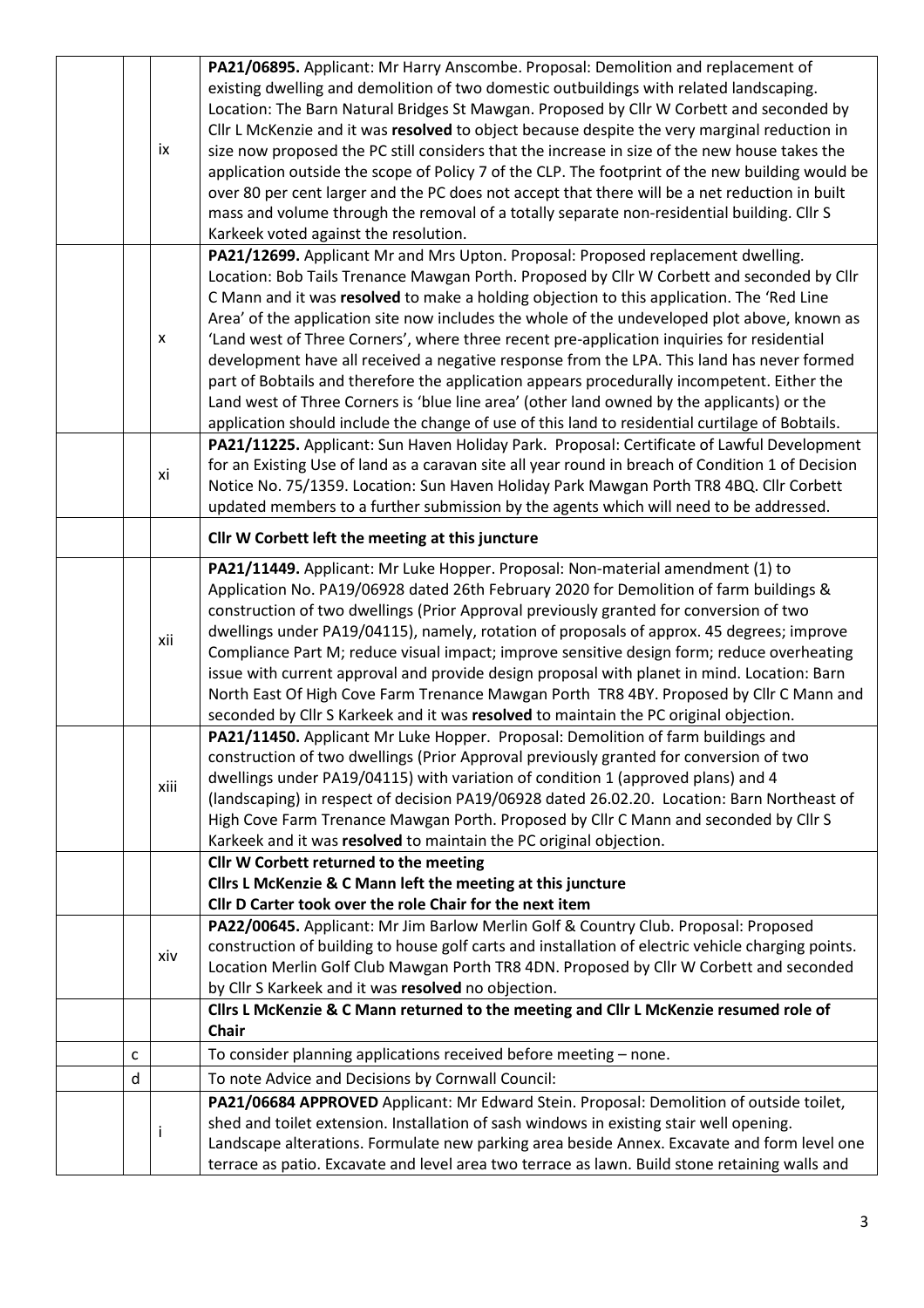|        |   |              | access steps to all levels. Extend stone hedge to privatise back garden. Location: St Johns St                                  |
|--------|---|--------------|---------------------------------------------------------------------------------------------------------------------------------|
|        |   |              | Mawgan Newquay Cornwall TR8 4ES. Noted.                                                                                         |
|        |   |              | PA21/12327 Decided not to make a TPO (TCA apps) Applicant: Mrs Angela Hayne Proposal:                                           |
|        |   | ii.          | Works to trees in a conservation area (CA), works include reducing Oak shown as T20 on the                                      |
|        |   |              | attached map. Location: Play Area Mawgan-In-Pydar Playing Field Mawgan-in- Pydar Junior                                         |
|        |   |              | and Infant School St Mawgan TR8 4EP. Noted.                                                                                     |
|        |   |              | PA21/11595 No objections (OHL/OHE/HG apps) Applicant: Mrs C Eddy. Proposal: Western                                             |
|        |   | iii          | Power proposed works on site to stand 12 new poles with 5 associated stay wires in the                                          |
|        |   |              | highway verge to support overhead 11kv conductors. Location: Street Record Mawgan Porth                                         |
|        |   |              | Newquay Cornwall. Noted.                                                                                                        |
|        |   |              | PA21/12382 Prior approval not req'd (AF/TEL/DEM) Applicant: Mr Graeme Scrimgeour.                                               |
|        |   |              | Proposal: Prior notification of proposed demolition of a single storey concrete framed building                                 |
|        |   | iv           | with block infill, cavity, brickwork outer leaf and precast concrete slabs to the flat roof. The                                |
|        |   |              | building was constructed circa 1955 as a support office to a previously demolished T2 hangar.                                   |
|        |   |              | Location: Building 32 Cornwall Airport Newquay Carloggas TR8 4HP. Noted.                                                        |
|        |   |              | PA21/11945 Decided not to make a TPO (TCA apps) Applicant: Dr Jonathan Cooper. Proposal:                                        |
|        |   | v            | Works to trees in a conservation area (CA), to reduce the crown of a willow tree. Location:                                     |
|        |   |              | Hylton Lanvean St Mawgan. Noted.                                                                                                |
|        |   | vi           | PA20/10263 APPROVED Applicant: Mr & Mrs Craddock. Proposal: Conversion of existing barn                                         |
|        |   |              | to form one dwelling. Location: Land South Of New Farm St Mawgan Cornwall TR8 4HH. Noted.                                       |
|        |   |              | The following decisions were received after the agenda was published.                                                           |
|        |   |              | PA21/10754 APPROVED Applicant: Mr & Mrs Chris & Fiona Heritage. Proposal: Demolition of                                         |
|        |   | vii          | existing dwelling and construction of replacement dwelling (resubmission of application ref.                                    |
|        |   |              | PA18/04468 granted planning permission under appeal ref. APP/D0840/W/19/3224149).                                               |
|        |   |              | Location: Beach View Trenance Mawgan Porth. Noted.                                                                              |
|        |   |              | PA22/00190/PREAPP Closed - advice given Applicant: Peter Parkinson. Proposal: Exception                                         |
|        |   | viii         | Notice for works to remove two Sycamore trees. Location: St Josephs St Mawgan TR8 4ES.                                          |
|        |   |              | Noted.                                                                                                                          |
|        | e |              | To note Advice and Decisions by The Planning Inspectorate                                                                       |
|        |   |              |                                                                                                                                 |
|        |   |              | Received after the agenda was published                                                                                         |
|        |   |              | PA21/03826 - Variation of Condition - Resiting of dwelling, raising of the roofline and alter                                   |
|        |   | T            | internal and external stairways - Beach View, Trenance, Mawgan Porth - Appeal Allowed. Costs                                    |
|        |   |              | claim against Council - refused.                                                                                                |
|        |   |              | To note Advice and Decisions by Cornwall Planning Committee                                                                     |
|        | f |              | Received after the agenda was published                                                                                         |
|        |   |              | PA20/11407. Applicant: Mr & Mrs M Sterling. Proposal: Residential conversion of farm                                            |
|        |   | $\mathbf{I}$ | building to form one dwelling. Location: Gluvian Farm Mawgan Porth TR8 4BG.                                                     |
|        | g |              | 5 day-Protocol for Local Councils                                                                                               |
|        | h |              | To discuss planning enforcement issues - to refer any new issues and updates - if any                                           |
|        |   |              | <b>WORKING GROUPS</b> - to receive reports (if any), and agree any necessary action and                                         |
| 008/22 |   |              | expenditure:                                                                                                                    |
|        | a |              | Amenities: Accessible toilet now open.                                                                                          |
|        |   | i            | Burial Ground-                                                                                                                  |
|        |   |              |                                                                                                                                 |
|        |   | ii.          | Annual fee review 2022. Proposed by Cllr W Corbett and seconded by Cllr S Karkeek and it was                                    |
|        |   |              | resolved to increase fees by 10% acknowledging increase in expenses to Maintenance Contract<br>and to slowly build up reserves. |
|        |   |              | To approve permission for additional memorial inscription - Margaret Mary Rowe. Proposed by                                     |
|        |   | iii          | Cllr C Mann and seconded by Cllr S Karkeek and it was resolved to approve.                                                      |
|        |   |              | To note Interment of Ashes - Rita Joyce Dennis on 11th February & Burial - Sydney Peter Hine                                    |
|        |   | iv           | on Friday 25 <sup>th</sup> February. Noted.                                                                                     |
|        |   |              | Playing Field/playground - It was noted that the wooden bench near the bier house and the                                       |
|        |   | v            | metal bench near the cricket pavilion still require to be swapped over.                                                         |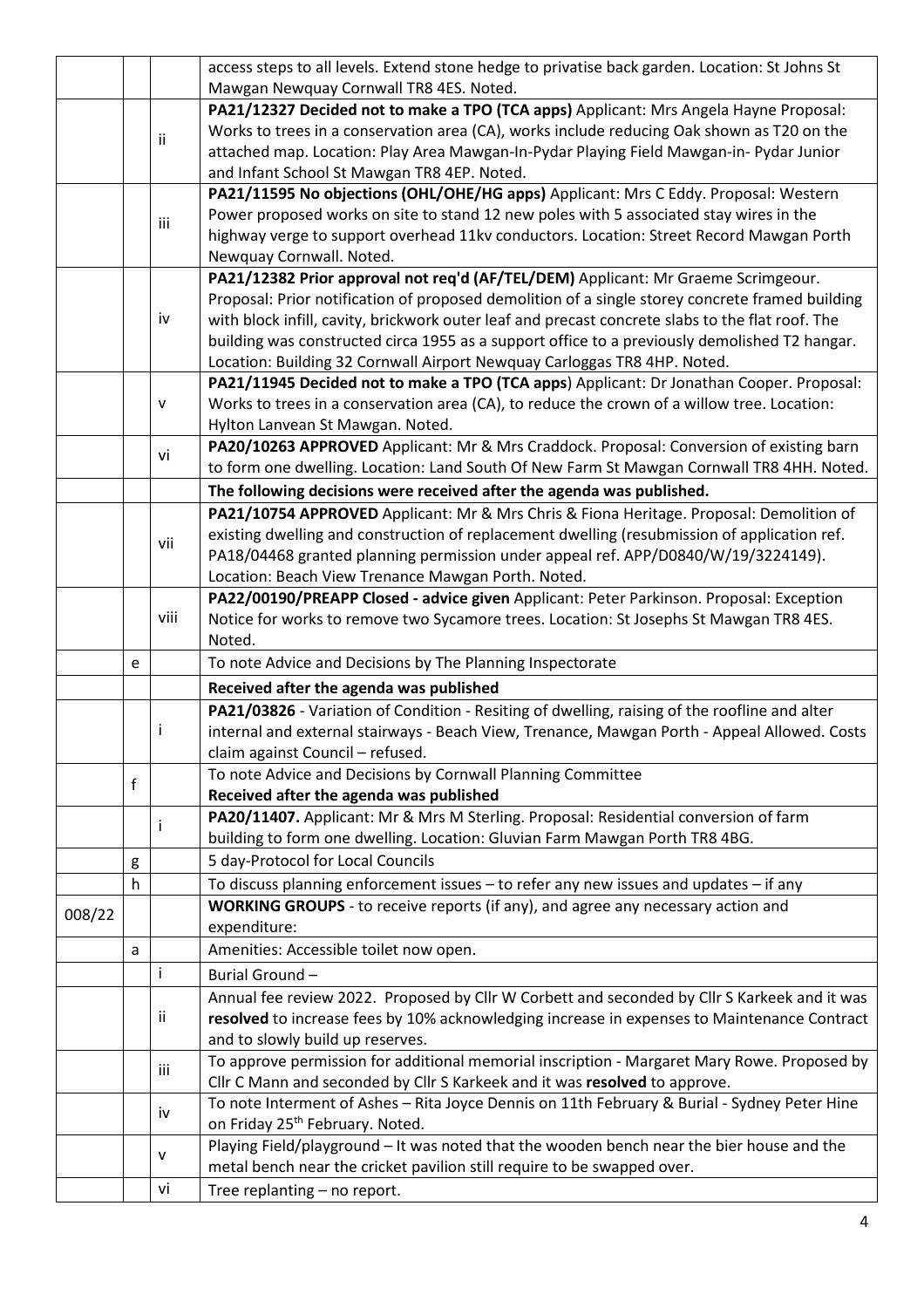|        |             |              | Tree works - The PC had advised Western Power of the overhanging of their lines by this tree      |
|--------|-------------|--------------|---------------------------------------------------------------------------------------------------|
|        |             |              | and others in the vicinity. However, they will only remove overhanging branches and in the        |
|        |             |              | case of the oak tree, further works to remove the weight of the crown are deemed necessary.       |
|        |             |              | It was proposed by Cllr S Karkeek and seconded by Cllr C Mann, and it was resolved to approve     |
|        |             | vii          | works to reduce weight and length of leaning oak at wicket gate St Mawgan playing field in the    |
|        |             |              | sum of £180 including VAT. Action: The clerk will liaise with Birch Utilities, Tom Preddy and Mr  |
|        |             |              | Gardner, as owner of the Lane, to effect the necessary works for which CA permission has          |
|        |             |              | been obtained.                                                                                    |
|        |             |              | Replacement 'Close the Gate' sign at Playing Field entrance gate and 'Hot Water' signs x 3 for    |
|        |             | viii         | public toilets - to approve invoice in the sum of £118.80 including VAT. Retrospective approval   |
|        |             |              | proposed by Cllr L McKenzie and seconded by Cllr C Mann and it was resolved to approve            |
|        | $\mathsf b$ |              |                                                                                                   |
|        |             |              | Transport and Rights of Way                                                                       |
|        |             |              | Modification Order Rectory Lane - to note Order made and cited as 'The Cornwall Council           |
|        |             | Ť            | (Addition of Restricted Byway from Road U6177 at Mawgan-in-Pydar School to Road U6177 at          |
|        |             |              | Lanvean in the parish of St Mawgan-in-Pydar) Modification Order 2017'. Noted.                     |
|        |             | ii.          | Trevarrian traffic calming - Cllrs L McKenzie, D Carter and Clerk liaising to move this item      |
|        |             |              | forward.                                                                                          |
|        |             | iii          | Local Maintenance Partnership (LMP) Footpath Cutting Schedule 2022. It was resolved to            |
|        |             |              | defer a decision until March.                                                                     |
|        |             |              | Footpath Maintenance Contract 2022/23 - to approve payment for Newquay Voice classified           |
|        |             | iv           | advertisement in the sum of £65+VAT. Proposed by ClIr C Mann and seconded by ClIr D Carter        |
|        |             |              | and it was resolved to approve.                                                                   |
|        |             |              | Beach and Environment - metal protruding on entrance and state of PC section. Action: Clerk       |
|        | C           |              | to notify Cormac Environment.                                                                     |
|        |             |              | Neighbourhood Plan - It was noted that a meeting was to take place on Thursday 10 <sup>th</sup>   |
|        | d           |              | February and then first Thursday of the month between 6-7pm at Mawgan Porth Village Hall.         |
|        |             |              | Chair proposed extending the meeting to finish business on the agenda. It was resolved to         |
|        |             |              | do so.                                                                                            |
|        |             |              | St Mawgan Community Hall - it was resolved to instruct a solicitor with a view to amending        |
|        | e           |              | the changes required to the Trust Deed.                                                           |
| 009/22 |             |              | <b>REPORTS FROM MEETINGS:</b>                                                                     |
|        |             | i            | Beach Clean - held on 3rd February                                                                |
|        |             |              |                                                                                                   |
|        |             | ii.          | Airport Consultative Forum attended by Cllr Carter                                                |
| 010/22 |             |              | To note and discuss (if appropriate) the correspondence received since the last meeting and       |
|        |             |              | any associated actions and expenditure:                                                           |
|        |             |              | Steve Double MP Site Meeting Cornish Fresh. The Chair and Cllr Corbett will attend a meeting      |
|        |             | Ť            | with Cornwall Council officers and Steve Double MP regarding the longer-term effect of rising     |
|        |             |              | sea levels upon the dune system and the road.                                                     |
|        |             |              |                                                                                                   |
|        |             | ii.          | Denzell Downs Community Benefit Fund - Applications from eligible organisations sought.           |
|        |             |              | Trail Riders Federation (supported by the GLASS [Green Lanes Association]). The PC had been       |
|        |             |              | invited to contribute to crowdfunding in support of the Trail Riders Federation's legal challenge |
|        |             | iii          | to the Rectory Lane Modification Order. It was suggested that £1000 be pledged and this was       |
|        |             |              | then proposed by Cllr W Corbett and seconded by Cllr D Carter and resolved to do so.              |
|        |             |              | The Parish Council Members were made aware of the death of Jane Coombes a loyal                   |
|        |             | iv           | ambassador for bridleways locally.                                                                |
|        |             |              | Community Network Highways Scheme Expressions of Interest - The Parish Council to again           |
|        |             | $\mathsf{v}$ | request a small section of double yellow lines on the corner opposite the bridge, by church.      |
|        |             |              |                                                                                                   |
|        |             | vi           | MacMillan Charity Walk Padstow to Newquay on Thursday 3rd September. Noted.                       |
|        |             |              | Tree loss without planning permission in village - Any trees that have been cut without           |
|        |             | vii          | planning permission is an Enforcement issue. Action: Clerk to send photographs supplied to        |
|        |             |              | the Enforcement department for investigation.                                                     |